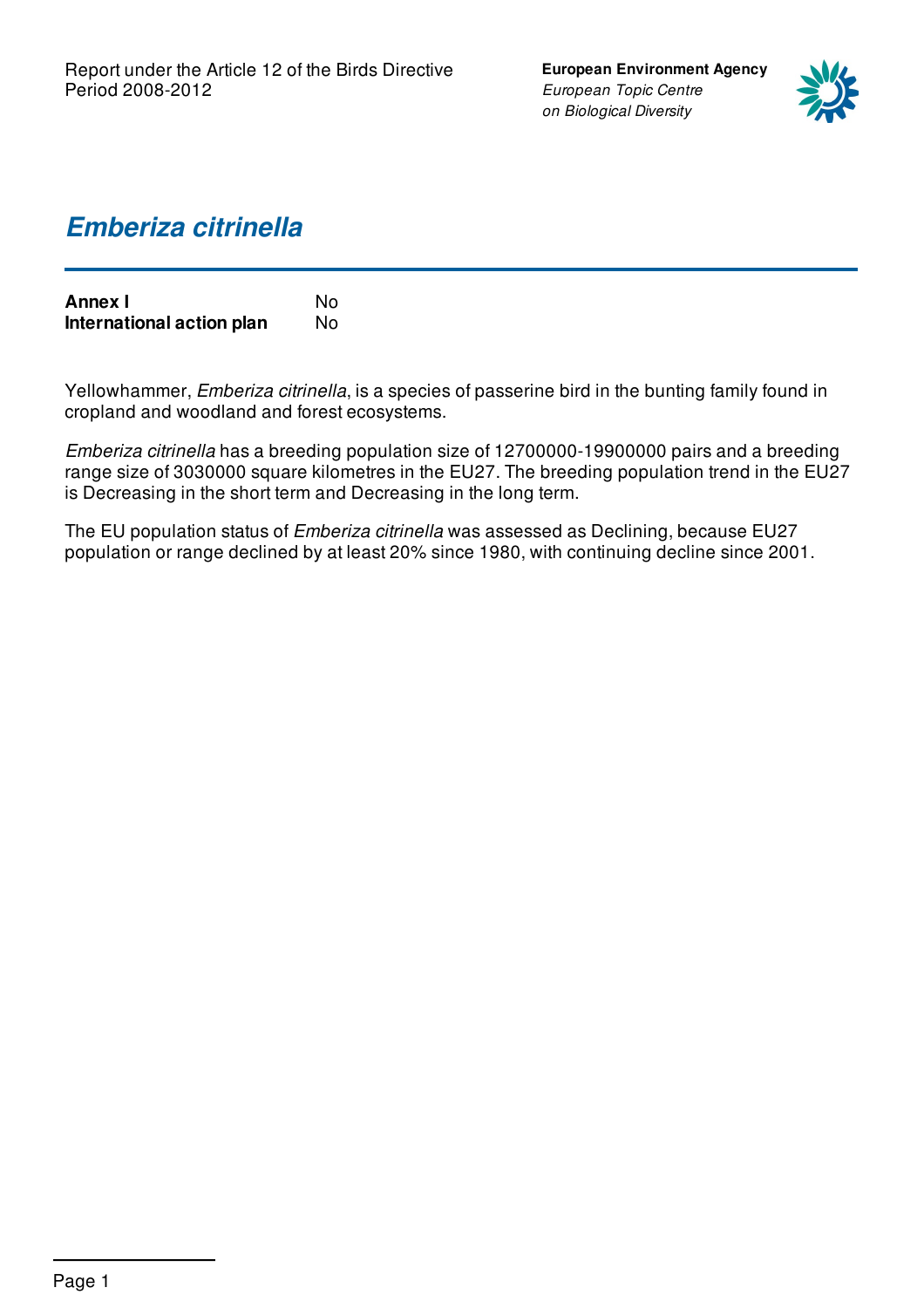*Report under the Article 12 of the Birds Directive*

# Assessment of status at the European level

| <b>Breeding population</b><br>size | <b>Breeding</b><br>population trend |              | Range   | <b>Breeding range</b><br>trend |              | Winter             | Winter population<br>trend |              | <b>Population</b> |
|------------------------------------|-------------------------------------|--------------|---------|--------------------------------|--------------|--------------------|----------------------------|--------------|-------------------|
|                                    | <b>Short</b><br>term                | Long<br>term | area    | <b>Short</b><br>term           | Long<br>term | population<br>size | <b>Short</b><br>term       | Long<br>term | status            |
| 12700000 - 19900000 p              |                                     |              | 3030000 |                                |              |                    |                            |              | Declining         |

See the endnotes for more information<sup>i</sup>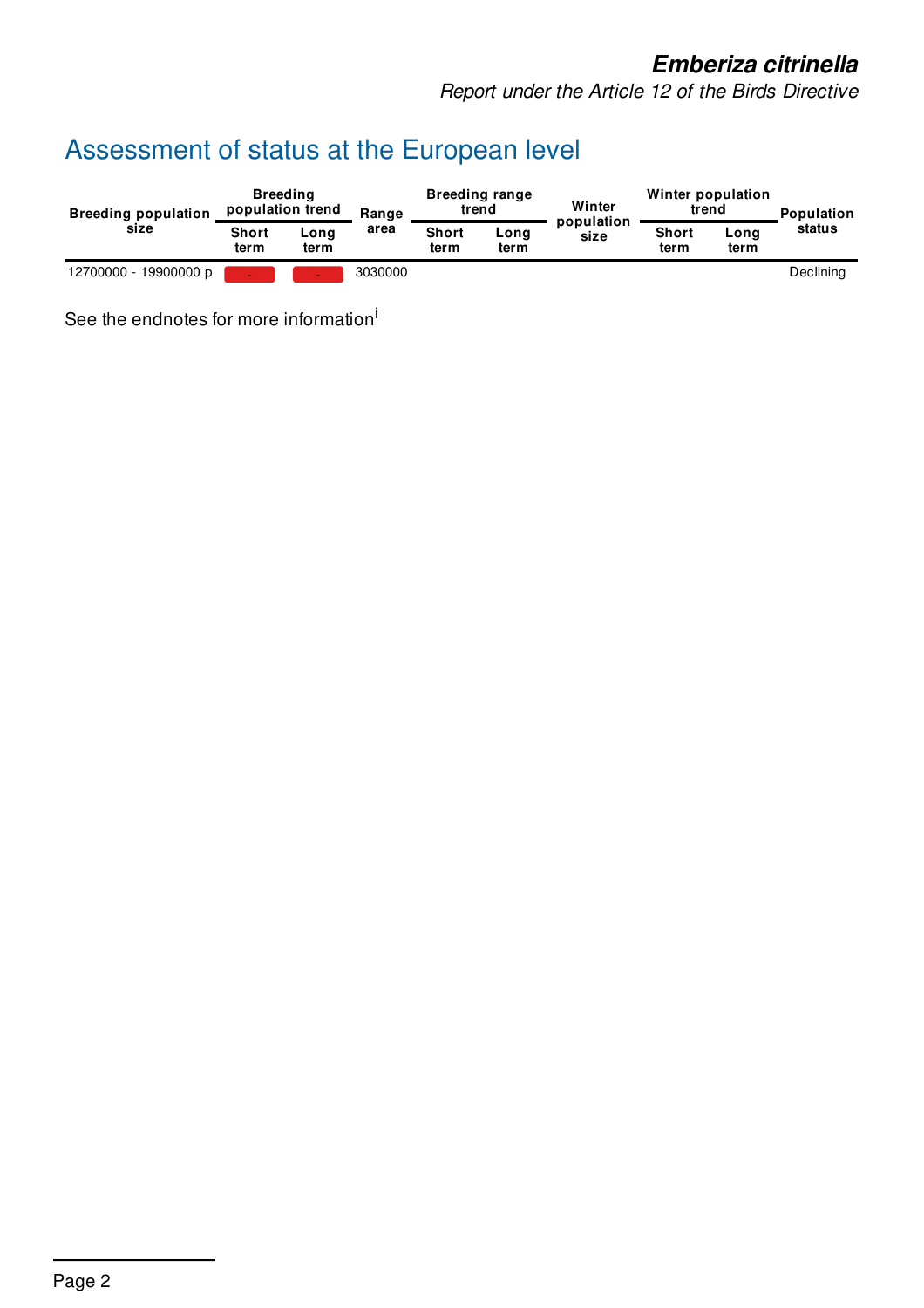*Report under the Article 12 of the Birds Directive*

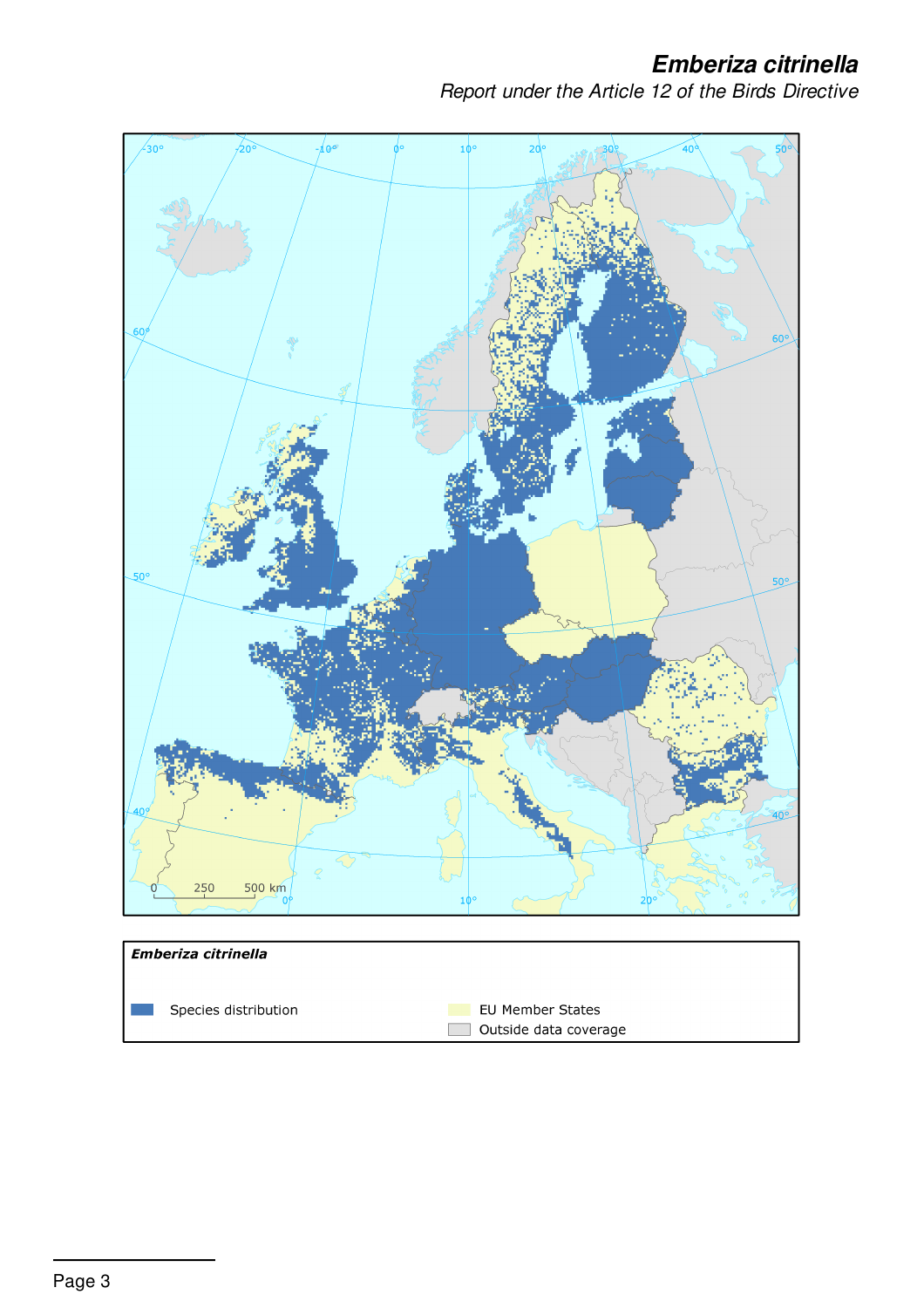*Report under the Article 12 of the Birds Directive*

## Trends at the Member State level

| MS/Ter.   | % in<br><b>EU27</b> | <b>Breeding</b><br>population size | <b>Breeding</b><br>population trend |                    | Range  | <b>Breeding range</b><br>trend |                           | Winter             | Winter population<br>trend |              |
|-----------|---------------------|------------------------------------|-------------------------------------|--------------------|--------|--------------------------------|---------------------------|--------------------|----------------------------|--------------|
|           |                     |                                    | <b>Short</b><br>term                | Long<br>term       | area   | <b>Short</b><br>term           | Long<br>term              | population<br>size | <b>Short</b><br>term       | Long<br>term |
| AT        | 3.3                 | 200000 - 300000 p                  |                                     | $\mathsf{x}$       | 92548  | $\overline{0}$                 | $\overline{0}$            |                    |                            |              |
| <b>BE</b> | 1.1                 | 32000 - 33000 p                    | $\overline{0}$                      | $\blacksquare$     | 25090  | $\overline{0}$                 |                           |                    |                            |              |
| BG        | 3.2                 | 50000 - 97000 p                    | 0                                   | $\mathbf{0}$       | 118000 | 0                              | $\overline{0}$            |                    |                            |              |
| CZ        |                     |                                    |                                     |                    |        |                                |                           |                    |                            |              |
| DE        | 16.3                | 1550000 - 2900000 p                |                                     | $\overline{0}$     | 356615 | $\mathbf{0}$                   | $\overline{0}$            |                    |                            |              |
| DK        | 2.2                 | 310000 - 310000 p                  |                                     |                    | 42868  | 0                              | $\overline{0}$            |                    |                            |              |
| <b>EE</b> | 2.3                 | 150000 - 200000 p                  | $\Omega$                            |                    | 54300  | $\overline{0}$                 | $\overline{0}$            |                    |                            |              |
| ES        | 3.8                 | 244000 - 398000 p                  |                                     |                    | 123448 |                                |                           |                    |                            |              |
| FI.       | 11.7                | 840000 - 1100000 p                 | 0                                   | 0                  | 331100 | $\pmb{\mathsf{X}}$             | ÷.                        |                    |                            |              |
| <b>FR</b> | 16.5                | 400000 - 800000 p                  |                                     |                    | 509900 | $\pmb{\mathsf{X}}$             |                           |                    |                            |              |
| GR        |                     |                                    |                                     |                    |        |                                |                           |                    |                            |              |
| HU        | 4.3                 | 605000 - 756000 p                  | 0                                   | $\pmb{\mathsf{X}}$ | 93011  | 0                              | $\boldsymbol{\mathsf{X}}$ |                    |                            |              |
| IE        | 1.4                 | 9900 - 23350 i                     | $\overline{0}$                      | $\pmb{\mathsf{X}}$ | 41700  |                                |                           |                    |                            |              |
| IT        | 3.6                 | 20000 - 50000 p                    | $\overline{0}$                      | $\blacksquare$     | 127100 | $\ddot{}$                      |                           |                    |                            |              |
| LT        | 3.1                 | 200000 - 400000 p                  | 0                                   | 0                  | 73300  | 0                              | $\mathbf{0}$              |                    |                            |              |
| LU        | 0.1                 | 10000 - 15000 p                    |                                     |                    | 2597   | $\overline{0}$                 | $\overline{0}$            |                    |                            |              |
| LV        | 3.0                 | 210827 - 365170 p                  | $\overline{0}$                      | $\overline{0}$     | 64575  | $\overline{0}$                 | $\overline{0}$            |                    |                            |              |
| <b>NL</b> | 0.8                 | 24301 - 30929 p                    | $+$                                 | $\ddot{}$          | 23448  | 0                              | $\mathcal{L}$             |                    |                            |              |
| PL        |                     | 3900000 - 4400000 p                |                                     | $\pmb{\mathsf{X}}$ |        | $\mathsf X$                    | $\bar{\mathbf{x}}$        |                    |                            |              |
| PT        |                     | 100 - 500 p                        | $\mathsf{X}$                        | $\pmb{\mathsf{X}}$ | 2300   | $\overline{0}$                 | $\overline{0}$            |                    |                            |              |
| RO.       | 0.8                 | 400000 - 1100000 p                 | F.                                  | $\pmb{\mathsf{X}}$ | 243800 | X                              | $\pmb{\mathsf{X}}$        |                    |                            |              |
| <b>SE</b> | 10.8                | 378000 - 882000 p                  |                                     |                    | 435700 | $\Omega$                       | $\mathsf{X}$              |                    |                            |              |
| SI        | 0.8                 | 90000 - 115000 p                   |                                     | ٠                  | 18817  | $\pmb{\mathsf{X}}$             | $\blacksquare$            |                    |                            |              |
| SK        | 2.3                 | 800000 - 1500000 p                 | $\overline{0}$                      | $\mathbf{0}$       | 56695  | 0                              | $\overline{0}$            |                    |                            |              |
| UK        | 8.7                 | 710000 - 710000 p                  |                                     |                    | 199300 |                                |                           |                    |                            |              |

See the endnotes for more information<sup>ii</sup>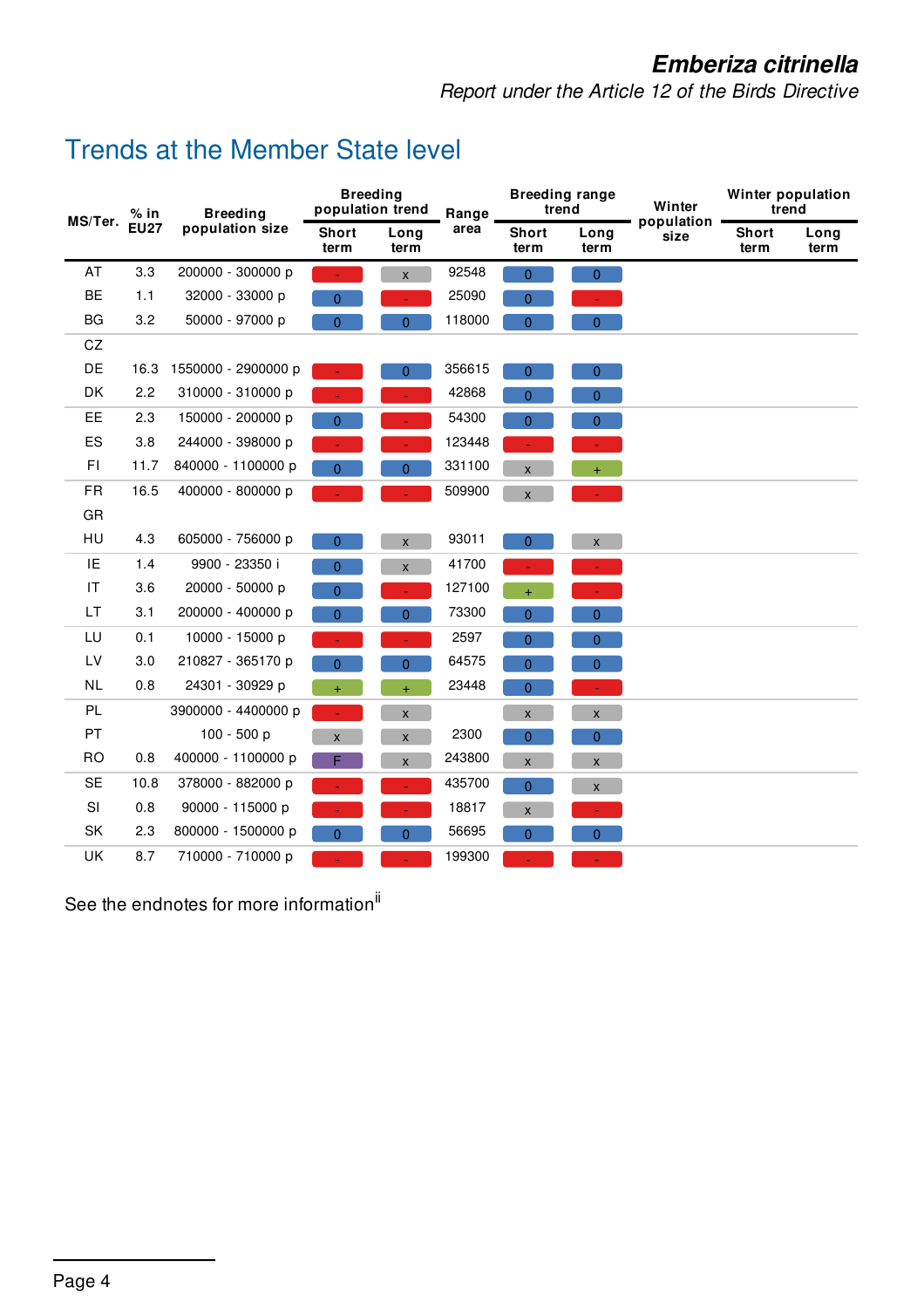*Report under the Article 12 of the Birds Directive*

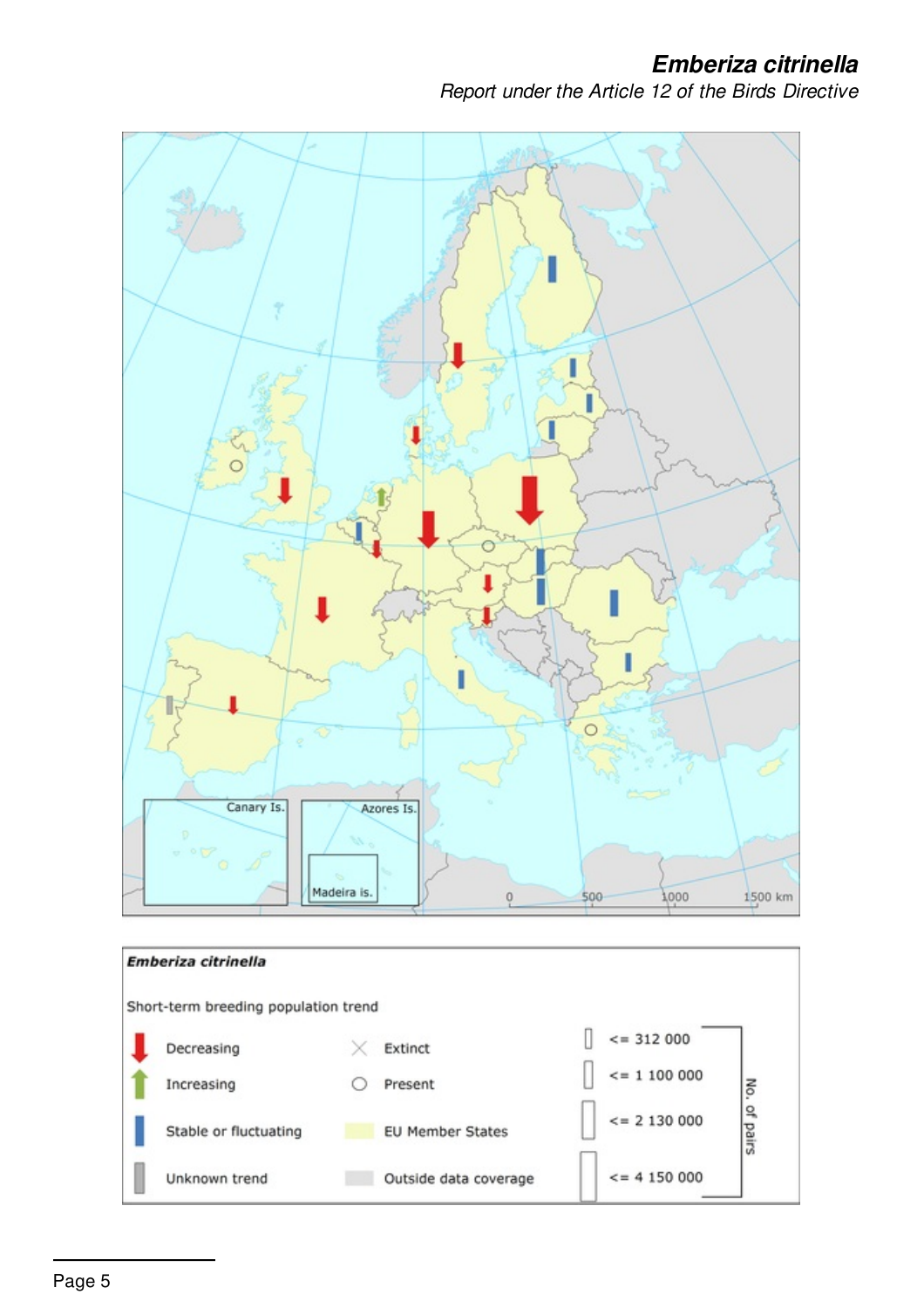*Short-term winter population trend was not reported for this species.*

This information is derived from the Member State national reports submitted to the European Commission under Article 12 of the Birds Directive in 2013 and covering the period 2008-2012. More detailed information, including the MS reports, is available at: <http://bd.eionet.europa.eu/article12/summary?period=1&subject=A376> .